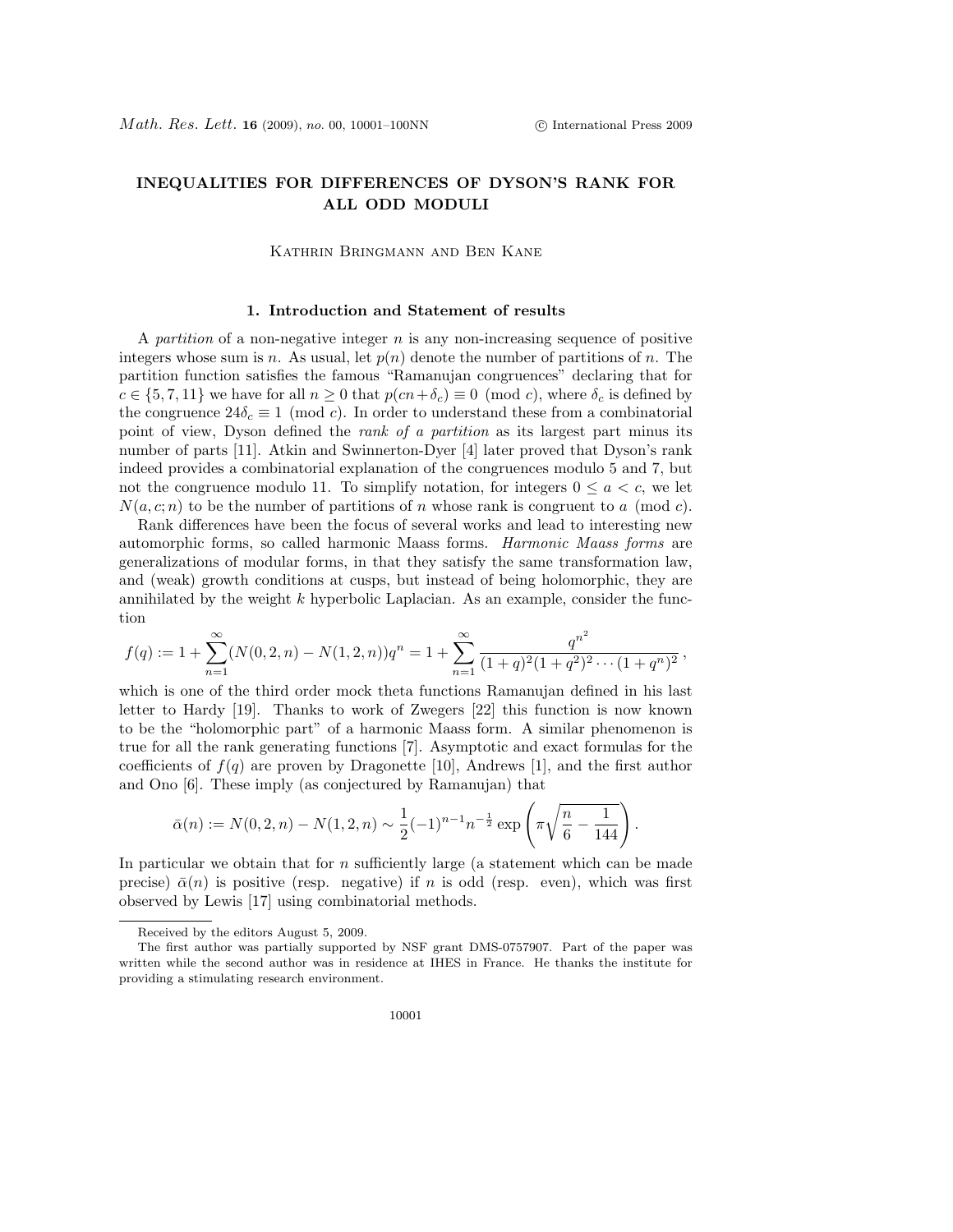We next observe that the process of partition conjugation yields the identity

(1.1) 
$$
N(a, c; n) = N(c - a, c; n).
$$

In their proof of Dyson's rank conjecture Atkin and Swinnerton-Dyer [4] also showed some non-trivial identities including

(1.2) 
$$
N(1,7;7n+1) = N(2,7;7n+1) = N(3,7;7n+1).
$$

Moreover they related rank differences to infinite (modular) products, such as

$$
(1.3) \qquad \sum_{n=0}^{\infty} \left( N(0,7;7n+6) - N(1,7;7n+6) \right) q^n = -\frac{(q;q^7)^2_{\infty} (q^6;q^7)^2_{\infty} (q^7;q^7)^2_{\infty}}{(q;q)_{\infty}}.
$$

With the benefit of retrospect, we may now view, thanks to Zwegers thesis [21], such identities in the framework of automorphic forms occurring from relations between non-holomorphic parts of harmonic Maass forms. Their proof then boils down to a calculation of a finite number of Fourier coefficients. Using this idea the first author, Ono, and Rhoades [9] found infinite families of modular relations between rank differences which were then made explicit by S. Kang [15].

The situation is more complicated if one considers inequalities between rank differences since here a proof cannot be reduced to a finite computation of Fourier coefficients. For this reason only isolated examples of such inequalities have been shown so far. For example, Andrews and Lewis [3, 17] proved that

$$
N(0,2;2n) < N(1,2;2n) \quad \text{if } n \ge 1,
$$
\n
$$
N(0,4;n) > N(2,4;n) \quad \text{if } 26 < n \equiv 0,1 \pmod{4},
$$
\n
$$
N(0,4;n) < N(2,4;n) \quad \text{if } 26 < n \equiv 2,3 \pmod{4}.
$$

Moreover, they conjectured (see Conjecture 1 of [3]).

Conjecture. (Andrews and Lewis) For all  $n > 0$ , we have

$$
N(0,3;n) < N(1,3;n) \quad \text{if } n \equiv 0 \text{ or } 2 \pmod{3},
$$
\n
$$
N(0,3;n) > N(1,3;n) \quad \text{if } n \equiv 1 \pmod{3}.
$$

This conjecture was proven (up to a finite number of exceptions in which case one has equality) by the first author [5] using automorphic properties of the rank generating functions combined with the Circle Method. Here we obtain a similar result for the moduli 5, 7, and 9. In view of (1.1) we only have to consider

$$
N(a,c,n) - N(b,c,n)
$$

with  $0 \leq a < b \leq \frac{c-1}{2}$ . The following theorem treats all the rank differences for moduli 5, 7, and 9.

**Theorem 1.1.** For sufficiently large n (see the Appendix for the exact statement) the following hold:

(1) We have

$$
N(a,5,5n+d) - N(b,5,5n+d) \begin{cases} < 0 \quad \text{if } (a,b,d) \in \{ (0,b,0), (0,1,2), (a,2,3) \}, \\ > 0 \quad \text{if } (a,b,d) \in \{ (1,2,0), (0,b,1), (1,2,2), \\ & (0,1,3) \}. \end{cases}
$$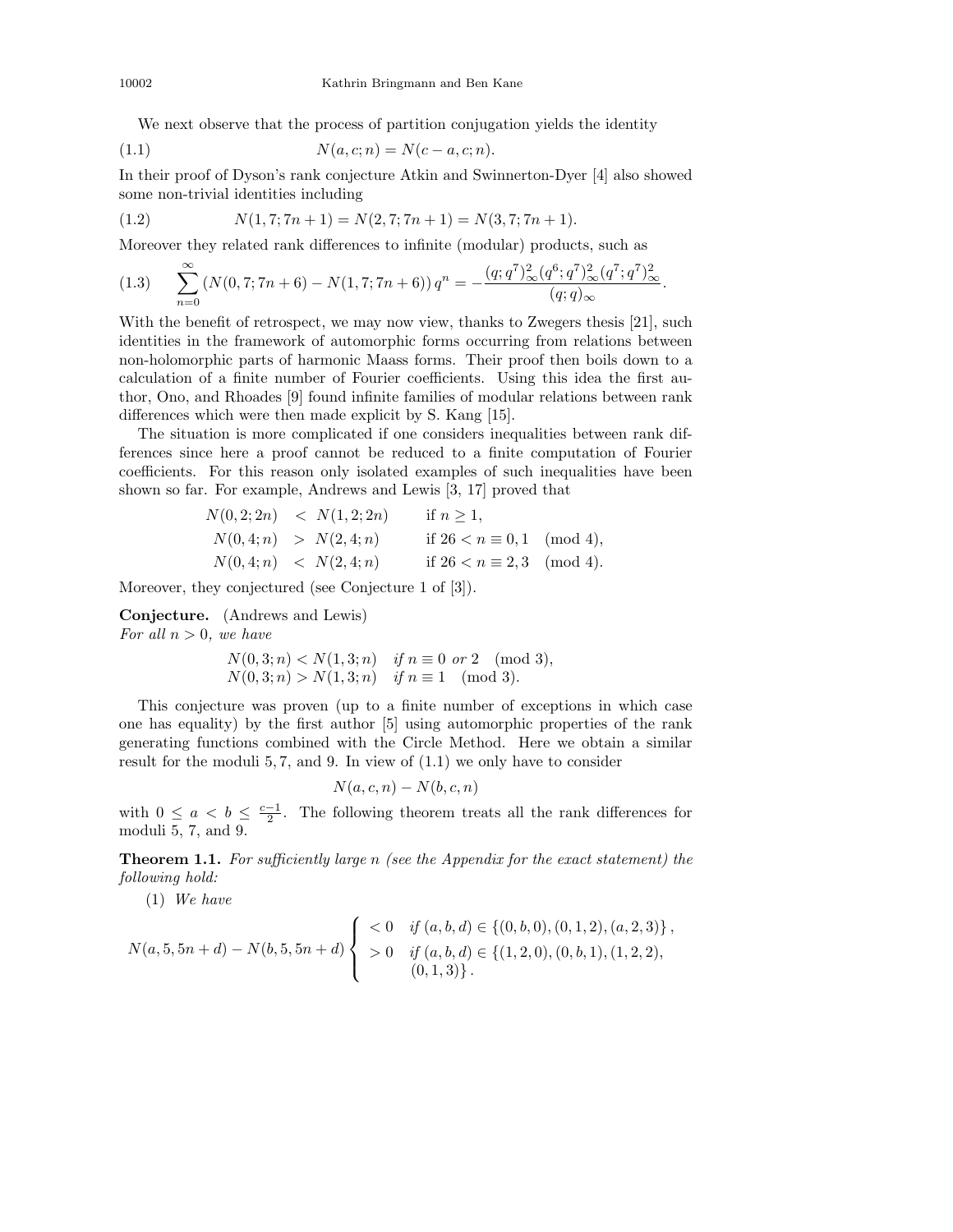(2) We have that the difference 
$$
N(a, 7, 7n + d) - N(b, 7, 7n + d)
$$
 is  
\n
$$
\begin{cases}\n< 0 & \text{if } (a, b, d) \in \{ (0, 1, 2), (2, 3, 2), (1, 2, 3), (2, 3, 4), (0, 1, 6), (0, 2, 6), (1, 2, 6) \}, \\
> 0 & \text{if } (a, b, d) \in \{ (0, b, 0), (1, b, 0), (0, b, 1), (0, 2, 2), (1, b, 2), (0, 1, 3), \\
(0, 3, 3), (2, 3, 3), (0, 2, 4), (1, 2, 4), (0, 3, 6), (1, 3, 6), (2, 3, 6) \}.\n\end{cases}
$$
\n(3) We have that the difference  $N(a, 9, 3n + d) - N(b, 9, 3n + d)$  is  
\n
$$
\begin{cases}\n< 0 & \text{if } (a, b, d) \in \{ (0, 1, 0), (1, 3, 1), (2, 3, 1), (0, 1, 2), (0, 2, 2), (3, 4, 2) \}, \\
> 0 & \text{if } (a, b, d) \in \{ (0, 2, 0), (0, 3, 0), (0, 4, 0), (1, b, 0), (2, b, 0), (0, b, 1), \\
(1, 2, 1), (a, 4, 1), (0, 3, 2), (1, b, 2), (2, b, 2) \}.\n\end{cases}
$$

### Remarks.

1) Some comments are in order concerning Theorem 1.1. Of the above inequalities for the moduli 5 and 7 some were conjectured and some were proven by Garvan [12, 13] using combinatorial methods. For completeness we decided to give a full list for all (odd) moduli here (the remaining cases can be found in Theorem 1.2). We further recall that the above mentioned equalities  $(1.2)$  and  $(1.3)$  arose from relations between non-holomorphic parts and thus from a modern point of view can be seen as statements about modular forms. Similarly, some of the inequalities in Theorem 1.1, in particular those shown by Garvan, are statements about the positivity of Fourier coefficients of modular forms. Of particular interest are those inequalities for which this is not the case, i.e., the associated harmonic Maass forms also have nontrivial nonholomorphic parts, for example the case  $(0,1,0)$  (for moduli 5), which is related to the mock theta conjectures going back to Ramanujan. These are a list of ten identities involving Ramanujan's mock theta functions of order 5. Andrews and Garvan [2] proved that these are equivalent to the truth of the following pair of combinatorial identities

$$
N(1,5,5n) = N(0,5,5n) + \rho_0(n),
$$
  
\n
$$
2N(2,5,5n+3) = N(1,5,5n+3) + N(0,5,5n+3) + \rho_1(n) + 1,
$$

where  $\rho_0(n)$  is the number of partitions of n with unique smallest part and all other parts  $\leq$  the double of the smallest part and  $\rho_1(n)$  is the number of partitions of n with unique smallest part and all other parts  $\leq$  one plus the double of the smallest part. Clearly these statistics are non-negative so the first mock theta identity implies the case  $(0, 1, 0)$  of Theorem 1.1. The mock theta conjectures remained open until Hickerson's important paper [14] in which he used lengthy and highly complicated combinatorial methods.

2) From [4], we know that in the missing cases equality holds for the cases 5 and 7, while Santa-Gadea [20] has shown that equality holds in the two missing cases for  $c = 9$ .

3) The much weaker statement that both the greater than and less than inequalities in  $(1)$ ,  $(2)$ ,  $(3)$  must be satisfied for at least one choice of n and d follows from an observation of Knopp, Kohnen, and Pribitkin [16, p. 274].

Given the nature of the Andrews-Lewis Conjecture and Theorem 1.1 one might expect a similar behavior in the case for general moduli, namely that rank inequalities are dictated by congruence conditions. However, we show that in the case of higher moduli the rank inequality is surprisingly unaffected by the residue class.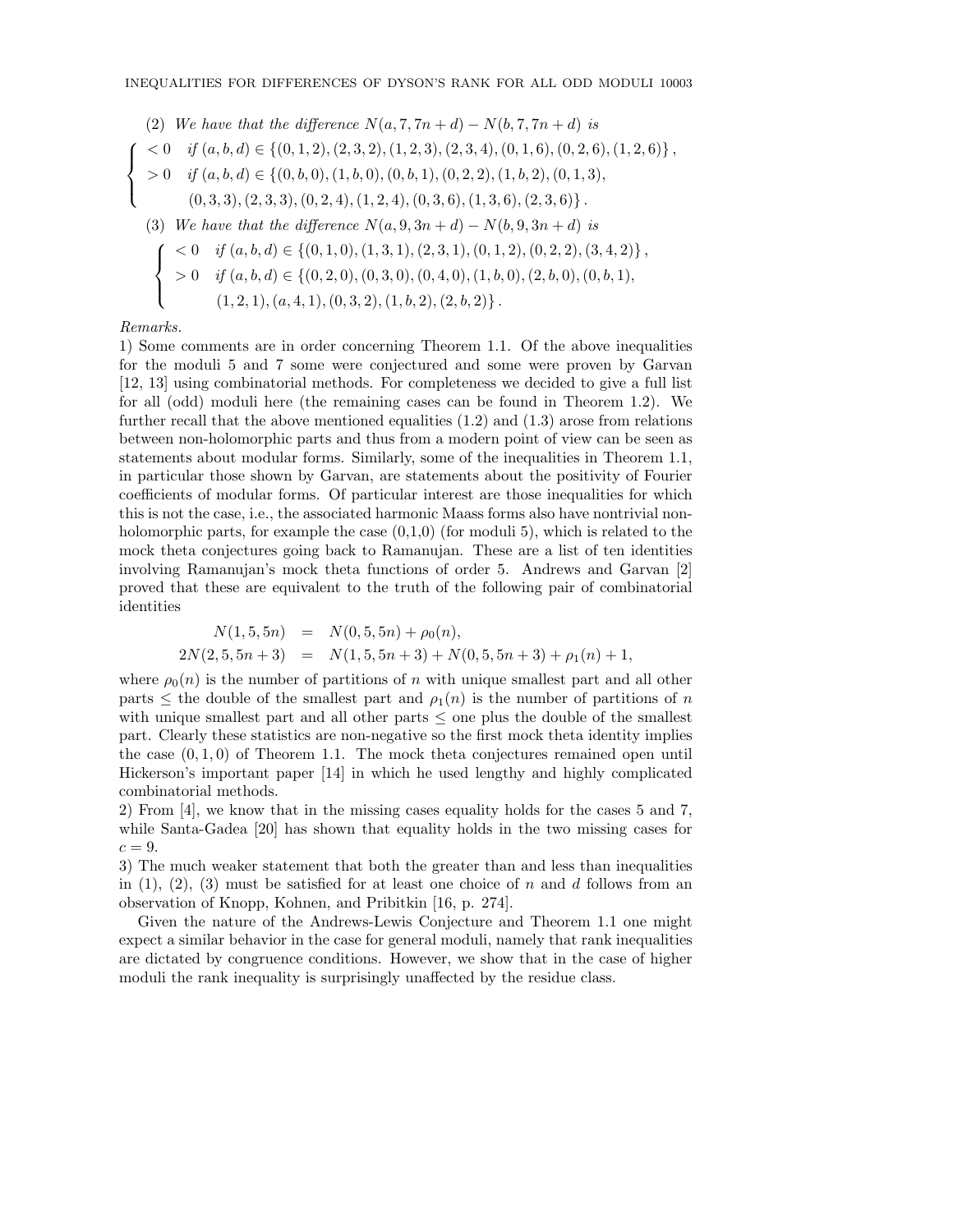**Theorem 1.2.** Assume that  $c > 9$  is an odd integer. Then for  $0 \le a < b \le \frac{c-1}{2}$  we have for  $n > N_{a,b,c}$ , where  $N_{a,b,c}$  is an explicit constant, the inequality

$$
N(a,c,n) > N(b,c,n).
$$

Remarks.

1) The proof of Theorem 1.2 gives an explicit algorithm to determine the bound  $N_{a,b,c}$ . Using this algorithm we obtained the bounds necessary to show Theorem 1.1. The bounds employed in the proof of Theorem 1.2 can be used to obtain the bounds necessary to show Theorem 1.1. The only difference occurs in determining the main term. Since the proof merely amounts to a numerical calculation we chose to not include further details in the paper.

2) We recall that Atkin and Swinnerton-Dyer's proof of Dyson's rank conjecture relied on identities like (1.2). Theorem 1.2 shows that although there are infinitely many identities of type  $(1.3)$  by [9], identities of type  $(1.2)$  cannot exist for moduli above 9. Thus the rank cannot be used to dissect the partition function for any of these moduli (not even for sufficiently large n).

# 2. Proof of Theorem 1.2

For simplicity we throughout assume that  $c$  is a prime, since the case of composite  $c$  is treated similarly but with slightly varying bounds. We write

(2.1) 
$$
\sum_{n} \left( N(a, c; n) - N(b, c; n) \right) q^{n} = \frac{2}{c} \sum_{j=1}^{\frac{c-1}{2}} \rho_{j}(a, b, c) R\left(\zeta_c^{j}; q\right),
$$

where  $\zeta_c := e^{\frac{2\pi i}{c}}$  and

$$
R(z;q) := \sum_{n=0}^{\infty} \sum_{m \in \mathbb{Z}} N(n,m) z^m q^n,
$$

with  $N(m, n)$  counting the number of partitions of n with rank m. Moreover,

$$
\rho_j(a, b, c) := \left(\cos\left(\frac{2\pi a j}{c}\right) - \cos\left(\frac{2\pi b j}{c}\right)\right).
$$

Define the coefficients  $A\left(\frac{i}{c};n\right)$  by

$$
R(\zeta_c^j;q)=:1+\sum_{n=1}^\infty A\left(\frac{j}{c};n\right)q^n.
$$

To determine the asymptotic behavior of  $(2.1)$ , we use Theorem 1.1 of [5]. To state this, we require some notation. We let  $k$  and  $h$  be coprime integers, and define  $h'$ by  $hh' \equiv -1 \pmod{k}$  if k is odd and by  $hh' \equiv -1 \pmod{2k}$  if k is even. Moreover, if c  $\nmid k$ , we define 0 < l < c by the congruence  $l \equiv jk \pmod{c}$ . Moreover, if  $\frac{f}{c} \in (0,1) \setminus \{\frac{1}{2}, \frac{1}{6}, \frac{5}{6}\},\$  then define the integer  $s(f, c)$  by

(2.2) 
$$
s(f, c) := \begin{cases} 0 & \text{if } 0 < \frac{f}{c} < \frac{1}{6}, \\ 1 & \text{if } \frac{1}{6} < \frac{f}{c} < \frac{1}{2}, \\ 2 & \text{if } \frac{1}{2} < \frac{f}{c} < \frac{5}{6}, \\ 3 & \text{if } \frac{5}{6} < \frac{f}{c} < 1. \end{cases}
$$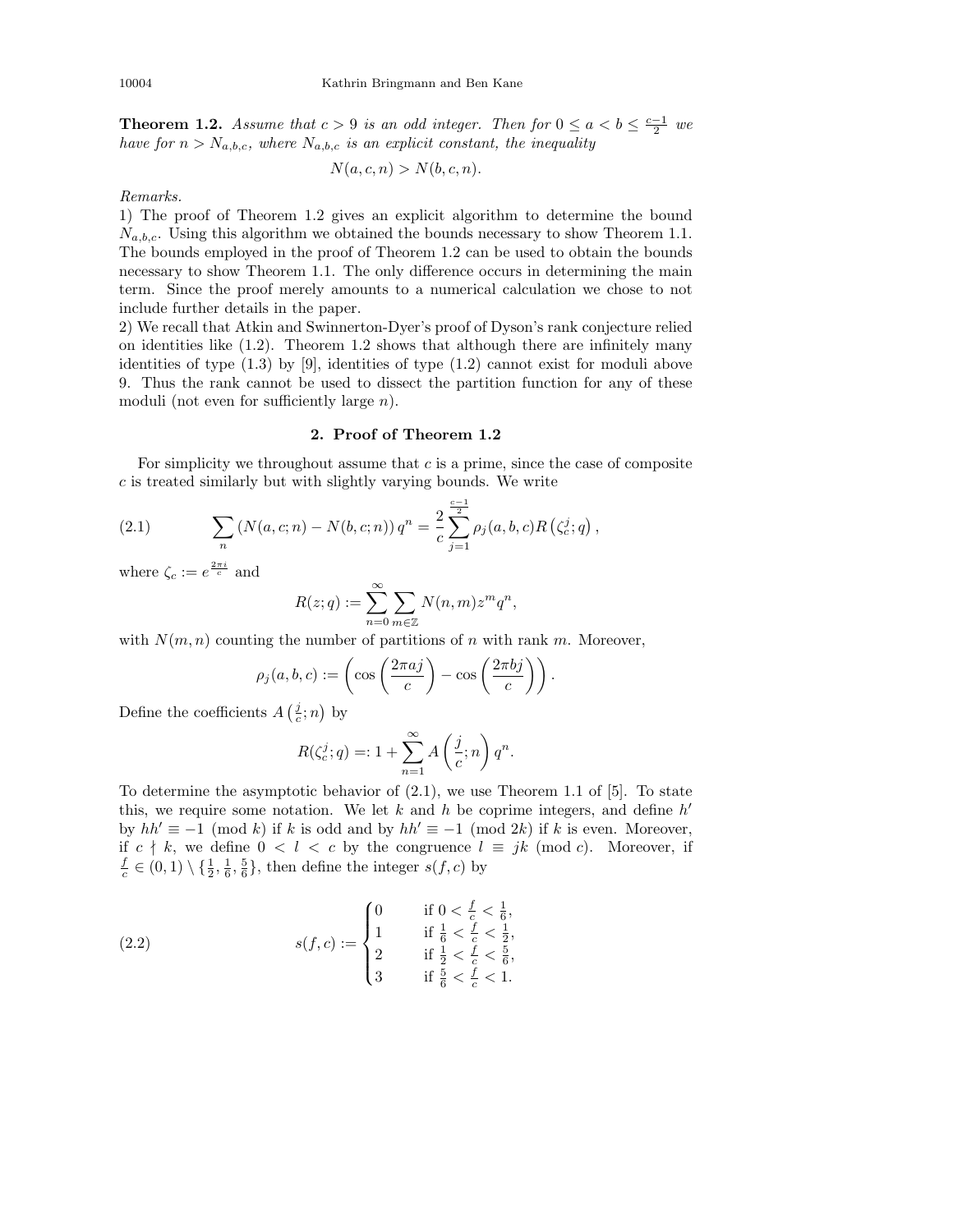In particular, set  $s := s(l, c)$ . Let  $\omega_{h,k}$  be the multiplier occuring in the transformation law of the partition function  $p(n)$  (see [18]) which can be written in terms of Gauss sums and in particular satisfies  $|\omega_{h,k}| = 1$ . Moreover we define, for  $n, m \in \mathbb{Z}$ , the following sums of Kloosterman type

$$
B_{j,c,k}(n,m) := (-1)^{jk+1} \sin\left(\frac{\pi j}{c}\right) \sum_{h \pmod{k}} \frac{\omega_{h,k}}{\sin\left(\frac{\pi j h'}{c}\right)} \cdot e^{-\frac{3\pi i j^2 h'}{c}} \cdot e^{\frac{2\pi i}{k}(nh+mh')}
$$

if  $c|k$ , and

$$
D_{j,c,k}(n,m) := (-1)^{jk+l} \sum_{h \pmod{k}} \omega_{h,k} \cdot e^{\frac{2\pi i}{k}(nh+mh')}.
$$

Here the sums run through all primitive residue classes modulo k. Moreover, for  $c \nmid k$ , let

$$
\delta_{j,c,k,r} := \begin{cases}\n-\left(\frac{1}{2}+r\right)\frac{l}{c} + \frac{3}{2}\left(\frac{l}{c}\right)^2 + \frac{1}{24} & \text{if } 0 < \frac{l}{c} < \frac{1}{6}, \\
-\frac{5l}{2c} + \frac{3}{2}\left(\frac{l}{c}\right)^2 + \frac{25}{24} - r\left(1 - \frac{l}{c}\right) & \text{if } \frac{5}{6} < \frac{l}{c} < 1, \\
0 & \text{otherwise,}\n\end{cases}
$$

and for  $0 < \frac{l}{c} < \frac{1}{6}$  or  $\frac{5}{6} < \frac{l}{c} < 1$ 

$$
m_{j,c,k,r} := \begin{cases} \frac{1}{2c^2} \left( -3j^2k^2 + 6ljk - jkc - 3l^2 + lc - 2jrkc + 2lcr \right) & \text{if } 0 < \frac{l}{c} < \frac{1}{6}, \\ \frac{1}{2c_1^2} \left( -6jkc - 3j^2k^2 + 6ljk + jkc + 6lc & \text{if } \frac{5}{6} < \frac{l}{c} < 1. \\ -3l^2 - 2c^2 - lc + 2jrkc + 2c(c - l)r \right) \end{cases}
$$

In [5], the following asymptotic formulas for the coefficients  $A\left(\frac{i}{c};n\right)$  were shown using the Circle Method.

**Theorem 2.1.** If  $0 < j < c$  are coprime integers and c is odd, then for positive integers n we have that

$$
A\left(\frac{j}{c};n\right) = \frac{4\sqrt{3}i}{\sqrt{24n-1}} \sum_{\substack{1 \le k \le \sqrt{n} \\ c|k}} \frac{B_{j,c,k}(-n,0)}{\sqrt{k}} \sinh\left(\frac{\pi\sqrt{24n-1}}{6k}\right) + \frac{8\sqrt{3}\cdot\sin\left(\frac{\pi j}{c}\right)}{\sqrt{24n-1}}
$$
  
 
$$
\times \sum_{\substack{1 \le k \le \sqrt{n} \\ c|k \\ \delta_{j,c,k,r} > 0}} \frac{D_{j,c,k}(-n,m_{j,c,k,r})}{\sqrt{k}} \sinh\left(\frac{\pi\sqrt{2\delta_{j,c,k,r}(24n-1)}}{\sqrt{3}k}\right) + O_c\left(n^{\epsilon}\right).
$$

Remarks.

We note that by work of the first author and Ono [8] an exact formula for  $A\left(\frac{i}{c};n\right)$ involving infinite sums on  $k$  is known. To prove Theorem 1.2 one could also employ this formula and bound the tails (i.e., those terms with large  $k$ ) for example by using spectral theory. However it seems much more complicated to make these bounds explicit.

Inserting Theorem 2.1 into (2.1) yields that

(2.3) 
$$
N(a, c; n) - N(b, c; n) = \sum_{j=1}^{\frac{c-1}{2}} (S_j(a, b; c) + T_j(a, b; c)) + O_c(n^{\epsilon}),
$$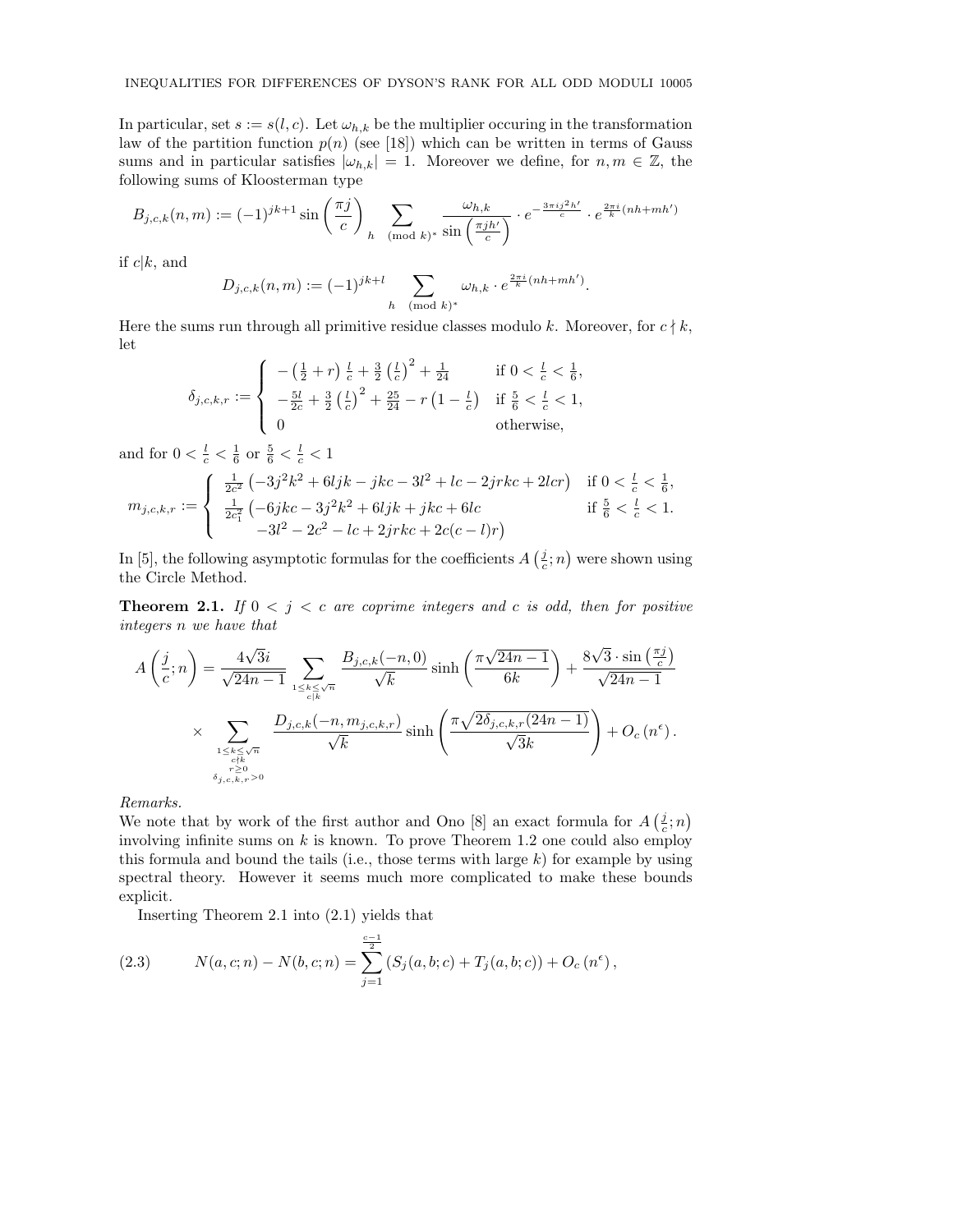,

where

$$
(2.4) \quad S_j(a,b;c) := \rho_j(a,b,c) \frac{8\sqrt{3}i}{c\sqrt{24n-1}} \sum_{\substack{1 \le k \le \sqrt{n} \\ c|k}} \frac{B_{j,c,k}(-n,0)}{\sqrt{k}} \sinh\left(\frac{\pi\sqrt{24n-1}}{6k}\right)
$$

$$
(2.5) \quad T_j(a, b; c) := \rho_j(a, b, c) \frac{16\sqrt{3} \cdot \sin\left(\frac{\pi j}{c}\right)}{c\sqrt{24n - 1}}
$$

$$
\times \sum_{\substack{1 \le k \le \sqrt{n} \\ c \nmid k \\ \delta_{j, c, k, r} > 0}} \frac{D_{j, c, k}(-n, m_{j, c, k, r})}{\sqrt{k}} \sinh\left(\frac{\pi \sqrt{2\delta_{j, c, k, r}(24n - 1)}}{\sqrt{3}k}\right).
$$

In order to show Theorem 1.2, we must determine which terms give the main contribution to (2.3) and then bound the other terms explicitly.

2.1. Determining the main terms. We first compare the occurring arguments of the hyperbolic sines in (2.4) and (2.5) in order to determine the main terms. In the sums  $S_j$ , one can directly see that the largest argument occurs when  $k = c$ . In  $T_j$  the term coming from  $k = 1, r = 0$ , and  $j = 1$  has the argument

$$
\frac{\pi\sqrt{2\delta_0(24n-1)}}{\sqrt{3}},
$$

where  $\delta_0 := \frac{3}{2c^2} - \frac{1}{2c} + \frac{1}{24}$ . We will proceed to show that this gives the main contribution to  $(2.3)$ . Using that  $c > 7$ , it is not hard to see that the argument in the hyperbolic sine is smaller in the terms coming from  $S_j$ . Turning to  $T_j$ , we may assume that  $r = 0$ , since for fixed j and k this yields the largest argument. Assuming without loss of generality that  $0 < \frac{l}{c} < \frac{1}{6}$ , we have

$$
\delta_{j,c,k,0} = -\frac{l}{2c} + \frac{3}{2} \left(\frac{l}{c}\right)^2 + \frac{1}{24} \le \delta_0.
$$

Moreover, for  $k = 1$ , we have  $l = j$  and  $\delta_{j,c,1,0} < \delta_0$ , when  $j \neq 1$ , which yields that the main contribution occurs for  $k = 1$ ,  $r = 0$ , and  $j = 1$ .

The main term coming from  $k = 1$ ,  $r = 0$ , and  $j = 1$  gives the contribution

$$
T_1(a, b; c) = \frac{2}{c} \rho_1(a, b, c) \frac{8\sqrt{3}\sin\left(\frac{\pi}{c}\right)}{\sqrt{24n-1}} \sinh\left(\frac{\pi\sqrt{2\delta_0(24n-1)}}{\sqrt{3}}\right).
$$

We note that the sign of this equation is entirely determined by the sign of  $\rho_j(a, b, c)$ , which is clearly positive since  $0 \le a < b \le \frac{c-1}{2}$ . This yields that  $N(a, c, n) > N(b, c, n)$ for n sufficiently large. In the following we will make this statement more precise.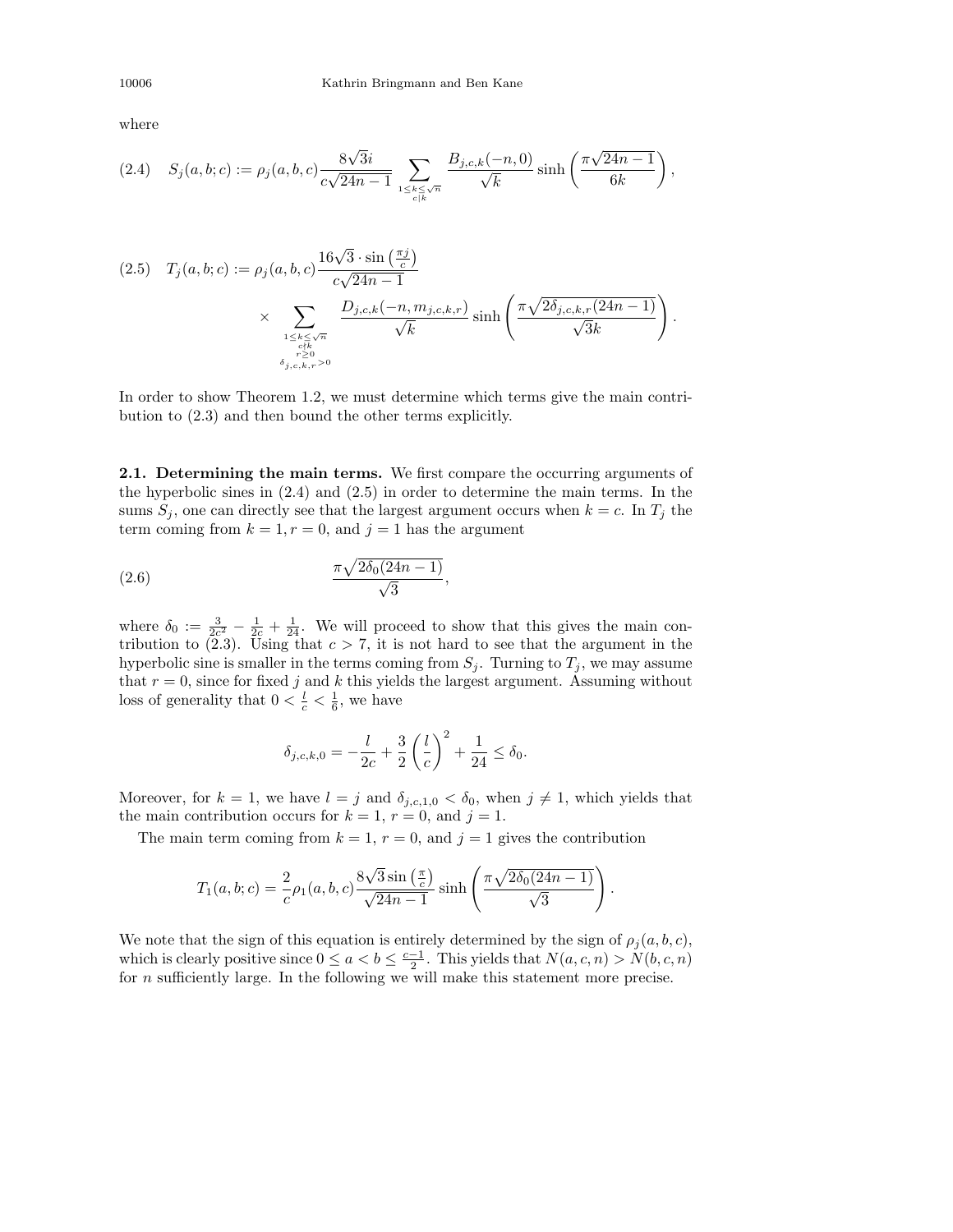**2.1.1.** Bounding the contribution of  $S_j$  and  $T_j$ . We first consider  $S_j$  and estimate

$$
|S_j(a, b; c)| \leq \frac{8|\rho_j(a, b, c)|\sqrt{3}}{c\sqrt{24n - 1}} \sum_{1 \leq k \leq \sqrt{n}} \frac{|B_{j,c,k}(-n, 0)|}{\sqrt{k}} \sinh\left(\frac{\pi\sqrt{24n - 1}}{6k}\right)
$$
  

$$
\leq \frac{8|\rho_j(a, b, c)|\sqrt{3}}{c\sqrt{24n - 1}} \left| \sin\left(\frac{\pi j}{c}\right) \right| \sinh\left(\frac{\pi\sqrt{24n - 1}}{6c}\right) \sum_{\substack{1 \leq k \leq \sqrt{n} \\ c|k}} k^{-\frac{1}{2}} \sum_{\substack{h=1 \\ (h,k)=1}}^k \frac{1}{|\sin\left(\frac{\pi h}{c}\right)|}.
$$

We estimate the inner sum using the inequality (2.7)

$$
\sum_{\substack{h=1\\(h,k)=1}}^k \frac{1}{\left|\sin\left(\frac{\pi h}{c}\right)\right|} \le \frac{2k}{c} \sum_{h=1}^{\frac{c-1}{2}} \frac{1}{\left|\sin\left(\frac{\pi h}{c}\right)\right|} \le \frac{2k}{\pi} \sum_{h=1}^{\frac{c-1}{2}} \frac{1}{h\left(1-\frac{\pi^2}{24}\right)} \le \frac{2k\left(1+\log\left(\frac{c-1}{2}\right)\right)}{\pi\left(1-\frac{\pi^2}{24}\right)}.
$$

This yields

$$
|S_j(a, b; c)| \leq \frac{16|\rho_j(a, b, c)|\sqrt{3}}{c\sqrt{24n - 1}} \frac{\left|\sin\left(\frac{\pi j}{c}\right)\right| \left(1 + \log\left(\frac{c-1}{2}\right)\right)}{\pi \left(1 - \frac{\pi^2}{24}\right)} \sinh\left(\frac{\pi\sqrt{24n - 1}}{6c}\right) \sum_{1 \leq k \leq \sqrt{n}} k^{\frac{1}{2}}
$$
  

$$
\leq \frac{64\left(1 + \log\left(\frac{c-1}{2}\right)\right)n^{\frac{3}{4}}}{\sqrt{24n - 1}c^2\sqrt{3}\pi \left(1 - \frac{\pi^2}{24}\right)} \sinh\left(\frac{\pi\sqrt{24n - 1}}{6c}\right).
$$

We note that this estimate could be improved in specific cases.

We next explicitly estimate the error coming from  $T_j$  and we will trivially bound  $D_{j,c,k}(-n, m_{j,c,k,r})$  by k in all instances. Using the above, we see that every term inside the sum with  $k \geq 2$ , for each r such that  $\delta_{j,c,k,r} > 0$ , can be bounded against

$$
k^{\frac{1}{2}}\sinh\left(\pi\frac{\sqrt{2\delta_0(24n-1)}}{2\sqrt{3}}\right)\leq \frac{k^{\frac{1}{2}}}{2}e^{\pi\frac{\sqrt{2\delta_0(24n-1)}}{2\sqrt{3}}}.
$$

Due to symmetry we may in the following assume that  $\frac{i}{c} < \frac{1}{6}$ . We note that the number of r satisfying  $\delta_{j,c,k,r} > 0$  is decreasing as a function of l and thus has its maximum at  $l = 1$ , in which case it equals

$$
\left\lfloor \frac{c}{24}+\frac{1}{2}+\frac{3}{2c} \right\rfloor < \frac{c+18}{24}.
$$

Thus the contribution coming from  $k \neq 1$  can be estimated against

$$
\frac{4(c+18)}{3\sqrt{3c\sqrt{24n-1}}}n^{\frac{3}{4}}e^{\pi\frac{\sqrt{2\delta_0(24n-1)}}{2\sqrt{3}}}.
$$

Moreover, letting  $\delta_1 := \delta_{2,c,1,0}$ , the contribution of  $k = 1$  can be estimated against

$$
\frac{2(c+18)}{\sqrt{3c\sqrt{24n-1}}}e^{\pi\frac{\sqrt{2\delta_1(24n-1)}}{\sqrt{3}}}.
$$

2.2. Estimation of the error term arising in the Circle Method. We next explicitly estimate the error terms which occurred in Theorem 2.1 from using the Circle Method. For the readers convenience, we first recall the required set up of the Circle Method following [5].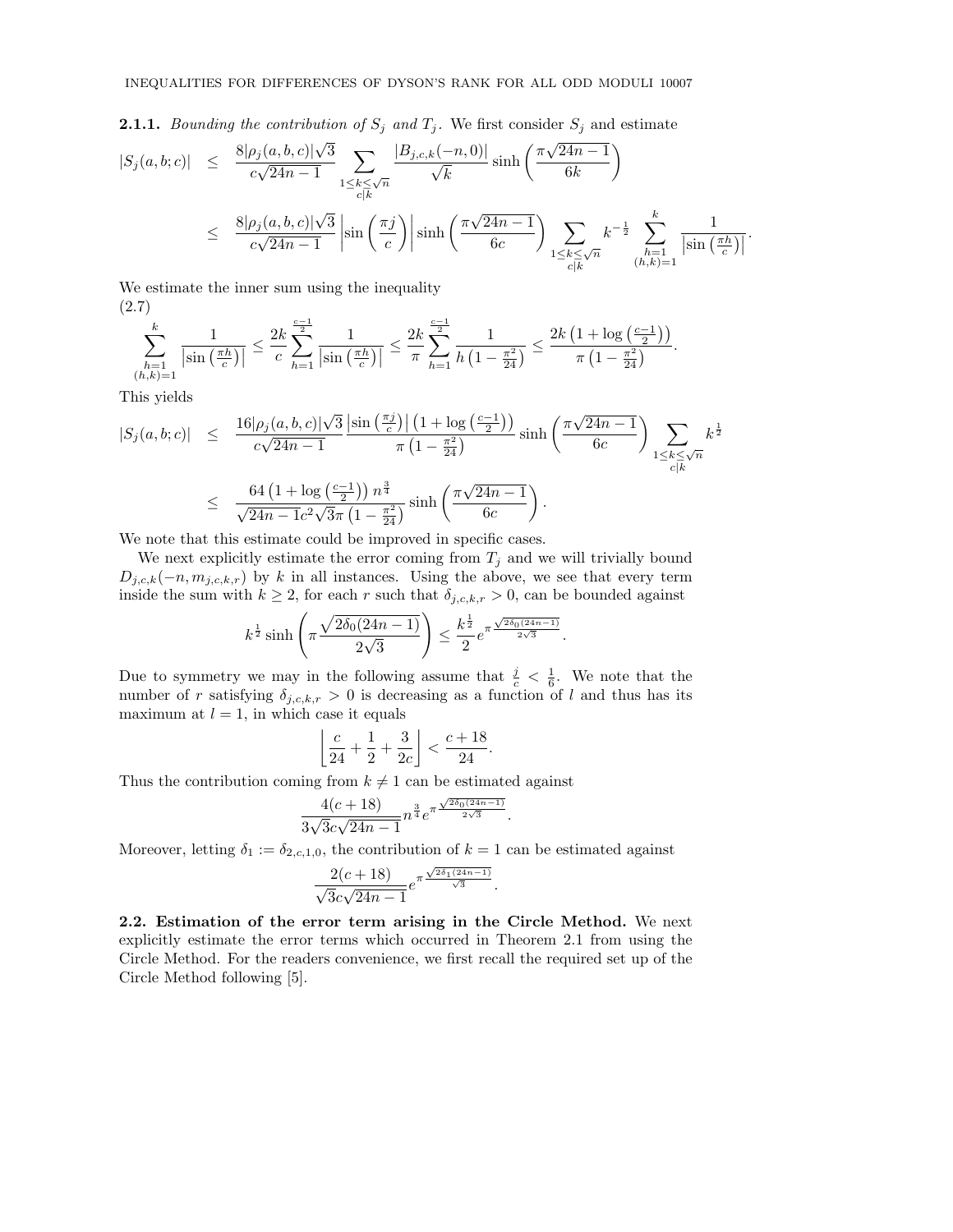**2.2.1.** *Set up.* By Cauchy's Theorem we have for  $n > 0$ 

$$
A\left(\frac{j}{c};n\right) = \frac{1}{2\pi i} \int_C \frac{N\left(\frac{j}{c};q\right)}{q^{n+1}} dq,
$$

where

$$
N\left(\frac{j}{c};q\right) := R\left(\zeta_c^j;q\right),\,
$$

and where  $C$  is an arbitrary path inside the unit circle surrounding 0 counterclockwise. Choosing the circle with radius  $e^{-\frac{2\pi}{n}}$  and as a parametrisation  $q = e^{-\frac{2\pi}{n} + 2\pi i t}$  with  $0 \leq t \leq 1$ , gives

$$
A\left(\frac{j}{c};n\right) = \int_0^1 N\left(\frac{j}{c};e^{-\frac{2\pi}{n}+2\pi it}\right) \cdot e^{2\pi-2\pi int} dt.
$$

Define

$$
\vartheta_{h,k}' := \frac{1}{k(k_1+k)}, \quad \vartheta_{h,k}'' := \frac{1}{k(k_2+k)},
$$

where  $\frac{h_1}{k_1} < \frac{h}{k} < \frac{h_2}{k_2}$  are adjacent Farey fractions in the Farey sequence of order  $N := |n^{1/2}|$ . From the theory of Farey fractions it is known that

(2.8) 
$$
\frac{1}{k+k_j} \le \frac{1}{N+1} \qquad (j=1,2).
$$

We decompose the path of integration in paths along the Farey arcs  $-\vartheta'_{h,k} \leq \Phi \leq \vartheta''_{h,k}$ , where  $\Phi = t - \frac{h}{k}$  and  $0 \le h \le k \le N$  with  $(h, k) = 1$ . Thus

$$
A\left(\frac{j}{c};n\right) = \sum_{h,k} e^{-\frac{2\pi ih n}{k}} \int_{-\vartheta'_{h,k}}^{\vartheta''_{h,k}} N\left(\frac{j}{c}; e^{\frac{2\pi i}{k}(h+iz)}\right) \cdot e^{\frac{2\pi nz}{k}} d\Phi,
$$

where  $z = \frac{k}{n} - k\Phi i$ . Applying the transformation law for the rank generating functions shown in [5] gives

$$
A\left(\frac{j}{c};n\right) = \sum_{1} + \sum_{2} + \sum_{3},
$$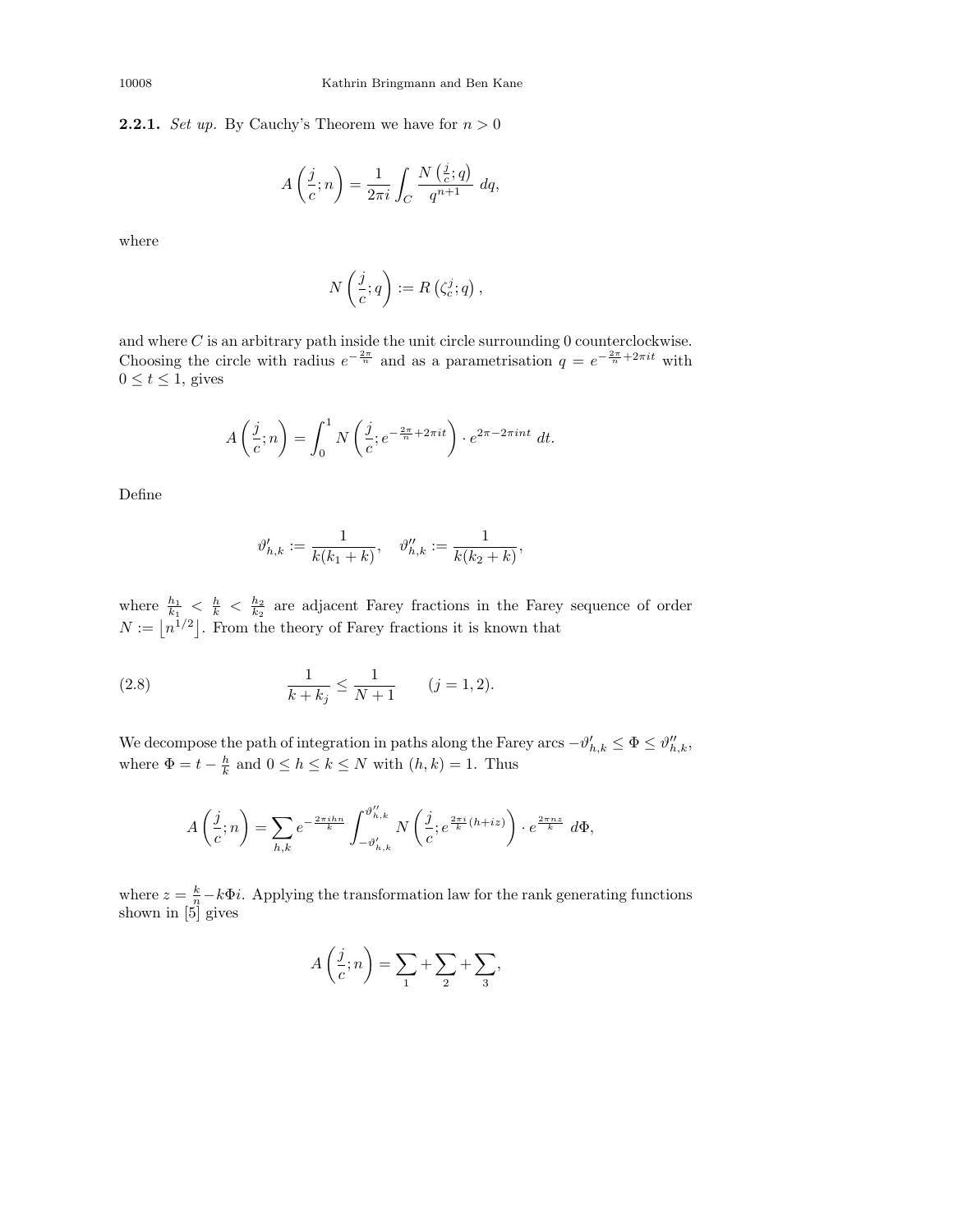where

$$
\sum_{1} := i \sin\left(\frac{\pi j}{c}\right) \sum_{h,k} \omega_{h,k} \frac{(-1)^{jk+1}}{\sin\left(\frac{\pi j h'}{c}\right)} \cdot e^{-\frac{3\pi i j^2 k h'}{c^2} - \frac{2\pi i h n}{k}}
$$
\n
$$
\times \int_{-\vartheta'_{h,k}}^{\vartheta'_{h,k}} z^{-\frac{1}{2}} \cdot e^{\frac{2\pi z}{k} \left(n - \frac{1}{24}\right) + \frac{\pi}{12kz}} N\left(\frac{jh'}{c}; q_{1}\right) d\Phi
$$
\n
$$
\sum_{2} := -4i \sin\left(\frac{\pi j}{c}\right) \sum_{h,k} \omega_{h,k} (-1)^{jk+1} e^{-\frac{2\pi i h' s j}{c} - \frac{3\pi i h' j^2 k}{c^2} + \frac{6\pi i h' l j}{c^2} - \frac{2\pi i h n}{k}}
$$
\n
$$
\times \int_{-\vartheta'_{h,k}}^{\vartheta''_{h,k}} z^{-\frac{1}{2}} \cdot e^{\frac{2\pi z}{k} \left(n - \frac{1}{24}\right) + \frac{\pi}{12kz}} \cdot q_{1}^{\frac{sl}{c} - \frac{3l^{2}}{2c^{2}}} \cdot N\left(jh', l, c; q_{1}\right) d\Phi,
$$
\n
$$
\sum_{3} := 2\sin^{2}\left(\frac{\pi j}{c}\right) \sum_{h,k} \frac{\omega_{h,k}}{k} \cdot e^{-\frac{2\pi i h n}{k}} \sum_{\nu \pmod{k}} (-1)^{\nu} e^{-\frac{3\pi i h' \nu^{2}}{k} + \frac{\pi i h' \nu}{k}}
$$
\n
$$
\times \int_{-\vartheta'_{h,k}}^{\vartheta''_{h,k}} e^{\frac{2\pi z}{k} \left(n - \frac{1}{24}\right)} \cdot z^{\frac{1}{2}} \cdot I_{j,c,k,\nu}(z) d\Phi.
$$

Here  $q_1 := e^{\frac{2\pi}{k} (h' + \frac{i}{z})},$ 

$$
N(a, b, c; q) := \frac{i}{2(q; q)_{\infty}} \left( \sum_{m=0}^{\infty} \frac{(-1)^m e^{-\frac{\pi i a}{c}} \cdot q^{\frac{m}{2}(3m+1) + ms(b, c) + \frac{b}{2c}}}{1 - e^{-\frac{2\pi i a}{c}} \cdot q^{m + \frac{b}{c}}} - \sum_{m=1}^{\infty} \frac{(-1)^m e^{\frac{\pi i a}{c}} \cdot q^{\frac{m}{2}(3m+1) - ms(b, c) - \frac{b}{2c}}}{1 - e^{\frac{2\pi i a}{c}} \cdot q^{m - \frac{b}{c}}}\right),
$$

and

$$
I_{j,c,k,\nu}(z) := \int_{\mathbb{R}} e^{-\frac{3\pi z x^2}{k}} \cdot H_{j,c} \left(\frac{\pi i \nu}{k} - \frac{\pi i}{6k} - \frac{\pi z x}{k}\right) dx
$$

with

$$
H_{j,c}(x) := \frac{\cosh(x)}{\sinh\left(x + \frac{\pi i j}{c}\right) \cdot \sinh\left(x - \frac{\pi i j}{c}\right)}.
$$

To estimate  $\sum_1$ , we split  $N\left(\frac{h j'}{c}; q_1\right)$  into a contribution coming from the constant term (which will be part of the main contribution) and an error contribution coming from the remaining terms. We denote the associated sums by  $S_1$  and  $S_2$ . Throughout we need the easily verified fact that  $\text{Re}(z) = \frac{k}{n}$ ,  $\text{Re}\left(\frac{1}{z}\right) > \frac{k}{2}$ ,  $|z|^{-\frac{1}{2}} \leq n^{\frac{1}{2}} \cdot k^{-\frac{1}{2}}$ , and  $\vartheta'_{h,k} + \vartheta''_{h,k} \leq \frac{2}{k(N+1)}.$ 

**2.2.2.** Estimation of  $S_2$ . We get

$$
S_2 \le 2 \left| \sin \left( \frac{\pi j}{c} \right) \right| e^{2\pi} \sum_{\substack{k \le N \\ c|k}} k^{-\frac{3}{2}} \sum_{\substack{h=1 \\ (h,k)=1}}^{k-1} \frac{1}{\left| \sin \left( \frac{\pi h}{c} \right) \right|} \max_{z} \left| e^{\frac{\pi}{12kz}} \left( N \left( \frac{h}{c}; q_1 \right) - 1 \right) \right|
$$

.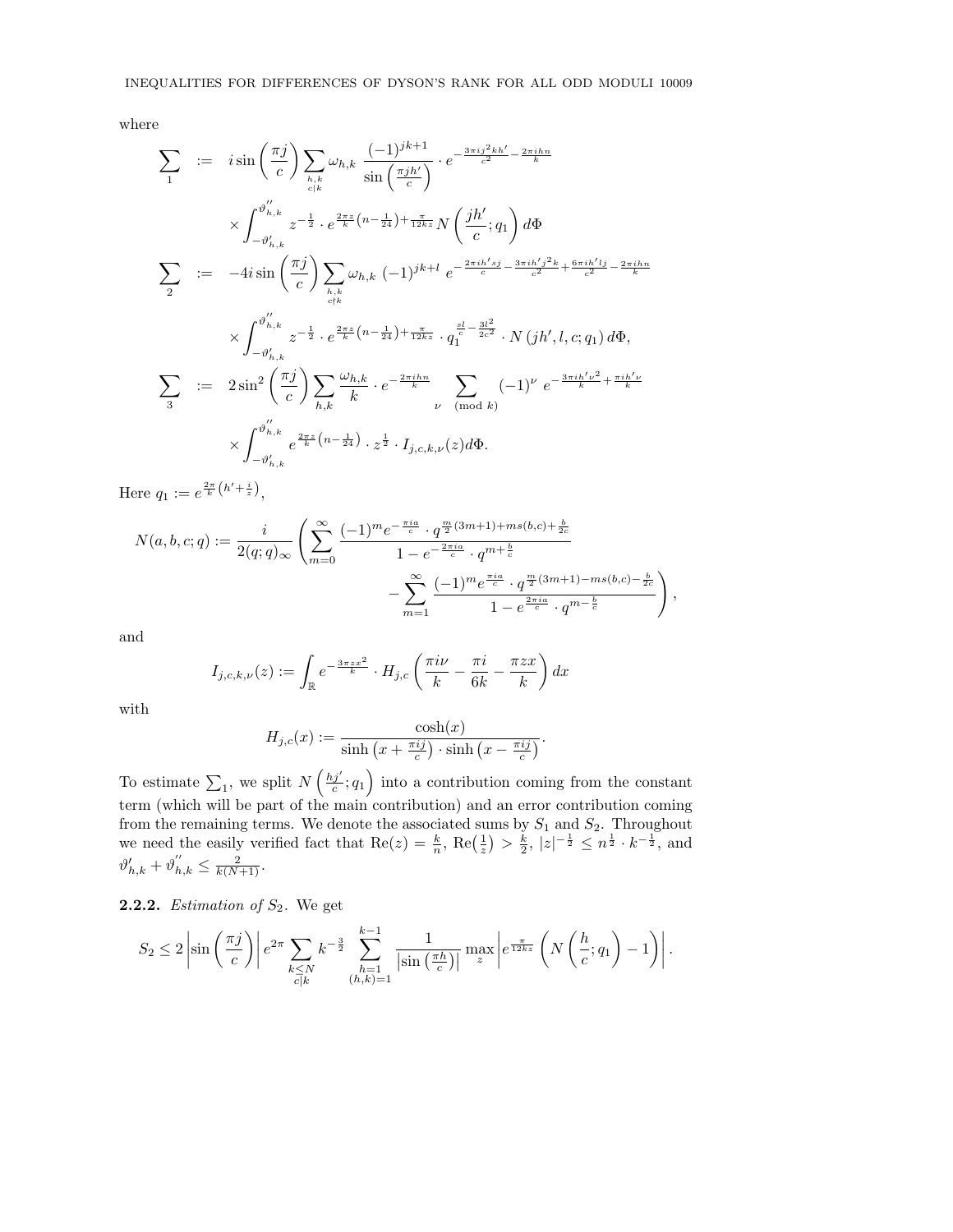To estimate  $\left|e^{\frac{\pi}{12kz}}\left(N\left(\frac{h}{c};q_1\right)-1\right)\right|$ , recall that

$$
N\left(\frac{h}{c};q_1\right) = \frac{1}{(q_1;q_1)_{\infty}} + \frac{\left(1-\zeta_c^h\right)}{(q_1;q_1)_{\infty}} \sum_{m=1}^{\infty} \frac{(-1)^m q_1^{\frac{m}{2}(3m+1)}}{1-\zeta_c^h q_1^m} + \frac{\left(1-\zeta_c^{-h}\right)}{\left(q_1;q_1\right)_{\infty}} \sum_{m=1}^{\infty} \frac{(-1)^m q_1^{\frac{m}{2}(3m+1)}}{1-\zeta_c^{-h} q_1^m}.
$$

Thus  $\left|e^{\frac{\pi}{12kz}}\left(N\left(\frac{h}{c};q_1\right)-1\right)\right|$  can be bounded against

$$
e^{\frac{\pi}{24}} \sum_{m=1}^{\infty} p(m) e^{-\pi m} + e^{\frac{\pi}{24}} \sum_{m=0}^{\infty} p(m) e^{-\pi m} \sum_{m=1}^{\infty} e^{-\frac{\pi m (3m+1)}{2}} \left| \frac{1 - \zeta_c^h}{1 - \zeta_c^h q_1^m} + \frac{1 - \zeta_c^{-h}}{1 - \zeta_c^{-h} q_1^m} \right|
$$
  

$$
\leq e^{\frac{\pi}{24}} \sum_{m=1}^{\infty} p(m) e^{-\pi m} + 2 \left( 1 + \left| \cos \left( \frac{\pi}{c} \right) \right| \right) e^{\frac{\pi}{24}} \sum_{m=0}^{\infty} p(m) e^{-\pi m} \sum_{m=1}^{\infty} \frac{e^{-\frac{\pi m (3m+1)}{2}}}{1 - e^{-\pi m}}.
$$

This gives the estimate

$$
S_2 \le 2e^{2\pi} \left| \sin\left(\frac{\pi j}{c}\right) \right| e^{\frac{\pi}{24}} \left( c_2 + 2\left(1 + \left| \cos\left(\frac{\pi}{c}\right) \right| \right) c_1 (1 + c_2) \right) \sum_{\substack{k \le N \\ c \mid k}} k^{-\frac{3}{2}} \sum_{h=1}^{k-1} \frac{1}{\left| \sin\left(\frac{\pi h}{c}\right) \right|},
$$

where

$$
c_1 := \sum_{m=1}^{\infty} \frac{e^{-\frac{\pi m (3m+1)}{2}}}{1 - e^{-\pi m}}, \qquad c_2 := \sum_{m=1}^{\infty} p(m) e^{-\pi m}.
$$

Using  $(2.7)$  and estimating the sum on k yields

$$
S_2 \le \frac{8e^{2\pi + \frac{\pi}{24}}\left(c_2 + 2\left(1 + \left|\cos\left(\frac{\pi}{c}\right)\right|\right)c_1(1+c_2)\right)\left|\sin\left(\frac{\pi j}{c}\right)\right|n^{\frac{1}{4}}\left(1 + \log\left(\frac{c-1}{2}\right)\right)}{\pi\left(1 - \frac{\pi^2}{24}\right)c}
$$

.

**2.2.3.** Terms in  $\Sigma_2$  with positive exponent. We next estimate the terms in  $\Sigma_2$  corresponding to positive exponents in the  $q_1$ -expansion of  $e^{\frac{\pi}{12kz}}q_1^{\frac{sl}{2}-\frac{3l^2}{2c^2}}N(jh',l,c;q_1)$ which will contribute to the error. We denote this series by  $N^*(jh', l, c; q_1)$  and denote the whole associated sum by  $T_2$ . We have

$$
T_2 \le 8e^{2\pi} \left| \sin\left(\frac{\pi j}{c}\right) \right| \sum_{\substack{h,k \\ c \nmid k}} k^{-\frac{3}{2}} \max_{z} |N^*(h,l,c;q_1)|.
$$

To estimate  $N^*$ , we write

$$
N(h, l, c; q_1) = -\frac{i\zeta_{2c}^h q_1^{-\frac{l}{2c}}}{2(q_1; q_1)_{\infty} \left(1 - \zeta_c^h q_1^{-\frac{l}{c}}\right)} + \frac{i\zeta_{2c}^h q_1^{-\frac{l}{2c} + 2 - s}}{2(q_1; q_1)_{\infty} \left(1 - \zeta_c^h q_1^{-\frac{l}{c}}\right)}
$$

$$
-\frac{i\zeta_{2c}^h q_1^{-\frac{l}{2c}}}{2(q_1; q_1)_{\infty}} \sum_{m=2}^{\infty} \frac{(-1)^m q_1^{\frac{m}{2}(3m+1) - sm}}{1 - \zeta_c^h q_1^{m-\frac{l}{c}}} + \frac{i\zeta_{2c}^{-h} q_1^{\frac{l}{2c}}}{2(q_1; q_1)_{\infty}} \sum_{m=1}^{\infty} \frac{(-1)^m q_1^{\frac{m}{2}(3m+1) + sm}}{1 - \zeta_c^{-h} q_1^{m+\frac{l}{c}}}.
$$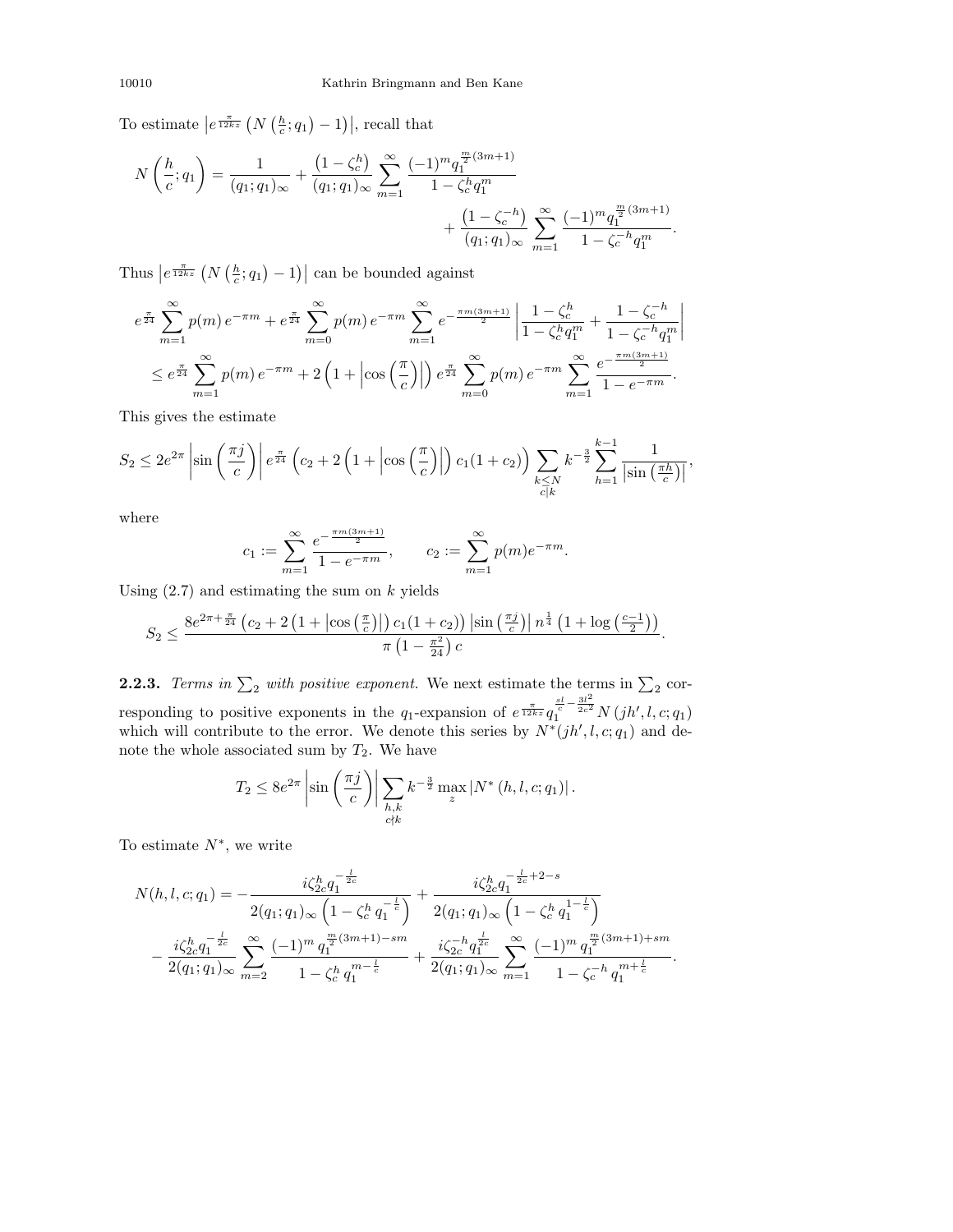We only estimate the first summand since the other terms are treated similarly. For this, we write

$$
(2.9) \frac{i\zeta_{2c}^h q_1^{-\frac{l}{2c}+\frac{sl}{c}-\frac{3l^2}{2c^2}}e^{\frac{\pi}{12kz}}}{2(q_1;q_1)_{\infty}\left(1-\zeta_c^h q_1^{-\frac{l}{c}}\right)} = \frac{i}{2}\zeta_{2c}^{-h}q_1^{\frac{l}{2c}+\frac{sl}{c}-\frac{3l^2}{2c^2}}e^{\frac{\pi}{12kz}}\sum_{m=0}^{\infty}p(m)q_1^m \sum_{r=0}^{\infty}\zeta_c^{-hr}q_1^{\frac{lr}{c}}.
$$

If  $s = 0$ , then the terms contributing to  $N^*$  are given by

$$
(2.10) \qquad \frac{1}{2}e^{-\frac{\pi l}{2c}+\frac{3\pi l^2}{2c^2}+\frac{\pi}{24}}\left(\sum_{r\geq r_0}e^{-\frac{\pi rl}{c}}+\sum_{r=0}^{\infty}e^{-\frac{\pi rl}{c}}\sum_{m=1}^{\infty}p(m)e^{-\pi m}\right)
$$

with

$$
r_0 := \left[ -\frac{1}{2} + \frac{3l}{2c} + \frac{c}{24l} \right].
$$

It is not hard to see that (2.10) can be estimated against

$$
\frac{e^{-\frac{\pi l}{2c}+\frac{3\pi l^2}{2c^2}+\frac{\pi}{24}-\frac{\pi r_0l}{c}}}{2\left(1-e^{-\frac{\pi l}{c}}\right)}+\frac{e^{-\frac{\pi l}{2c}+\frac{3\pi l^2}{2c^2}+\frac{\pi}{24}}c_2}{2\left(1-e^{-\frac{\pi l}{c}}\right)}\leq \frac{1+e^{\pi\delta_0}c_2}{2\left(1-e^{-\frac{\pi}{c}}\right)}.
$$

In the case  $s \neq 0$ , (2.9) can be bounded by

$$
\frac{1}{2}\frac{e^{-\frac{\pi l}{2c}+\frac{3\pi l^2}{2c^2}-\frac{\pi sl}{c}+\frac{\pi}{24}}}{1-e^{-\frac{\pi l}{c}}}(1+c_2)\leq \frac{1+c_2}{2\left(1-e^{-\frac{\pi}{c}}\right)}.
$$

Thus  $N^*$  can be estimated against

$$
\frac{2+c_2\left(1+e^{\pi\delta_0}\right)}{2\left(1-e^{-\frac{\pi}{c}}\right)}+\frac{1}{2}e^{\pi\delta_0}(1+c_2)(e^{-\pi}c_3+c_1)=:A(c),
$$

where

$$
c_3 := \sum_{m=2}^{\infty} \frac{e^{-\frac{\pi m}{2}(3m+1)+3\pi m}}{1 - e^{\pi - \pi m}}.
$$

We hence obtain the bound

$$
T_2 \le 16A(c) \left| \sin \left( \frac{\pi j}{c} \right) \right| n^{\frac{1}{4}} e^{2\pi}.
$$

**2.2.4.** Estimation of  $\Sigma_3$ . We next consider the error coming from  $\Sigma_3$ . For this, we write

$$
H_{j,c}^{+}(x) + H_{j,c}^{-}(x) = H_{j,c}(x)
$$

with

$$
H_{j,c}^{\pm}(x) := \pm \frac{i}{2\sin\left(\frac{\pi j}{c}\right)\sinh\left(x \pm \frac{\pi ij}{c}\right)}.
$$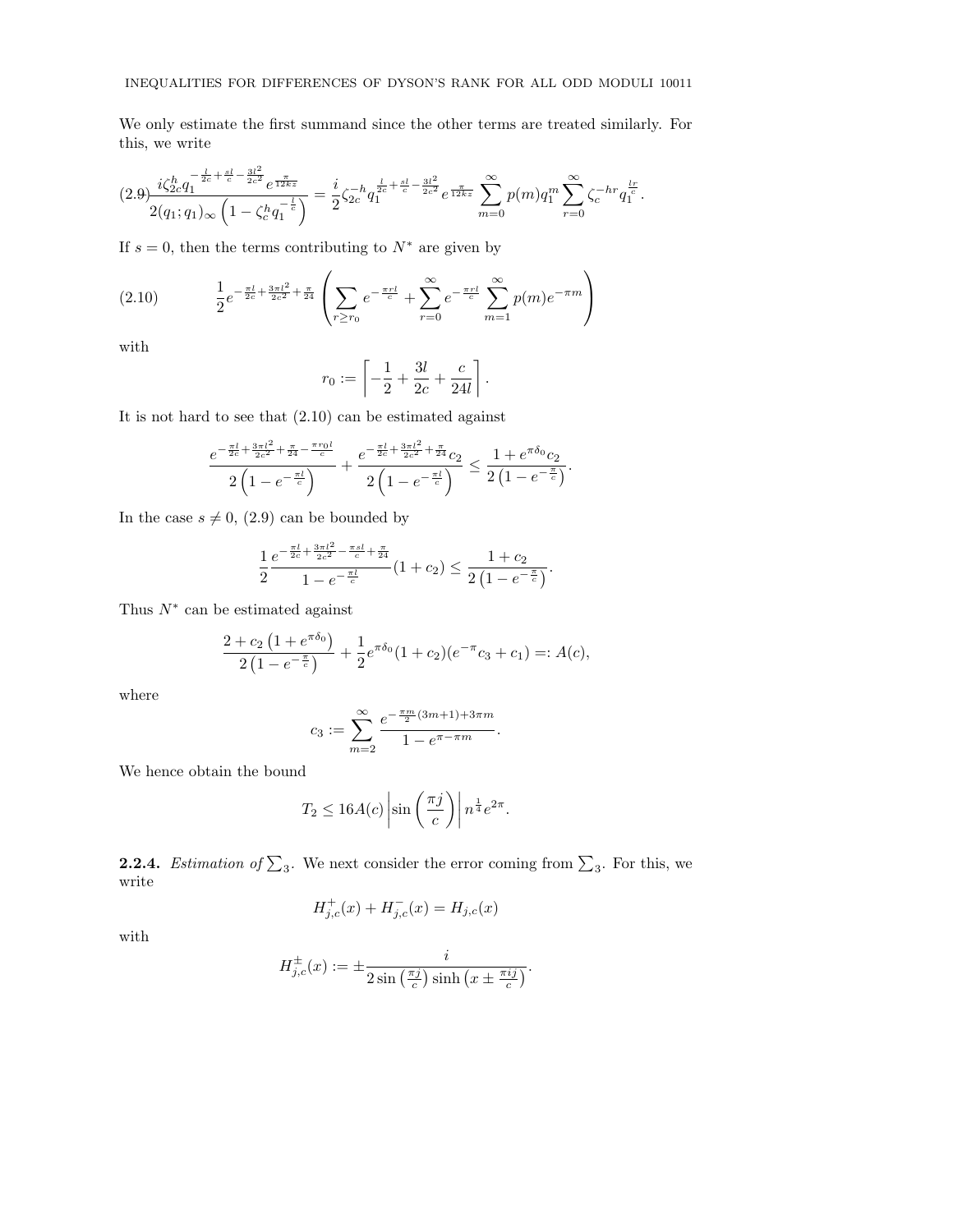We denote the contribution of these functions to  $I_{j,c,k,\nu}(x)$  by  $I_{j,c,k,\nu}^{\pm}(x)$ . Proceeding as in the proof of Lemma 3.1 of  $[5],$  we obtain

$$
\begin{array}{rcl}\n\left|z^{\frac{1}{2}}I_{j,c,k,\nu}^{\pm}(z)\right| & \leq & \frac{k}{2\pi|z|^{\frac{1}{2}}\left|\sin\left(\frac{\pi\nu}{k} - \frac{\pi}{6k} \pm \frac{\pi j}{c}\right)\right|} \frac{1}{\left|\sin\left(\frac{\pi j}{c}\right)\right|} \int_{\mathbb{R}} e^{-\frac{3k}{\pi}\text{Re}\left(\frac{1}{z}\right)t^2} dt \\
& = & \frac{\sqrt{k}}{2\sqrt{3}\left(\left|\text{Re}\left(\frac{1}{z}\right)|z|\right)^{\frac{1}{2}}\left|\sin\left(\frac{\pi j}{c}\right)\right|\left|\sin\left(\frac{\pi\nu}{k} - \frac{\pi}{6k} \pm \frac{\pi j}{c}\right)\right|} \\
& \leq & \frac{2^{-\frac{3}{4}}}{\sqrt{3}} n^{\frac{1}{4}} \frac{1}{\left|\sin\left(\frac{\pi j}{c}\right)\right| \left|\sin\left(\frac{\pi\nu}{k} - \frac{\pi}{6k} \pm \frac{\pi j}{c}\right)\right|}.\n\end{array}
$$

This yields the inequality

$$
\sum_{3} \leq \frac{2^{\frac{5}{4}}e^{2\pi}n^{-\frac{1}{4}}}{\sqrt{3}}\left|\sin\left(\frac{\pi j}{c}\right)\right| \sum_{\pm} \sum_{k \leq N} \sum_{\nu \pmod{k}} \frac{1}{k\left|\sin\left(\frac{\pi\nu}{k} - \frac{\pi}{6k} \pm \frac{\pi j}{c}\right)\right|}.
$$

We next estimate the sum on  $\nu$ . We have

$$
\sum_{\pm} \sum_{\nu \pmod{k}} \frac{1}{\left|\sin\left(\frac{\pi\nu}{k} - \frac{\pi}{6k} \pm \frac{\pi j}{c}\right)\right|} = 2 \sum_{\nu \pmod{k}} \frac{1}{\left|\sin\left(\frac{\pi\nu}{k} - \frac{\pi}{6k}\right)\right|}
$$

$$
= 2 \left( \sum_{\nu=1}^{\left[\frac{k}{2}\right]} \frac{1}{\left|\sin\left(\frac{\pi\nu}{k} - \frac{\pi}{6k}\right)\right|} + \sum_{\nu=0}^{\left[\frac{k+1}{2}\right]-1} \frac{1}{\left|\sin\left(\frac{\pi\nu}{k} + \frac{\pi}{6k}\right)\right|} \right)
$$

$$
\leq \frac{2k}{\pi} \left( \sum_{\nu=1}^{\left[\frac{k}{2}\right]} \frac{1}{\left(\nu - \frac{1}{6}\right) \left\{1 - \frac{1}{6} \left(\frac{\pi}{k} \left(\left[\frac{k}{2}\right] - \frac{1}{6}\right)\right)^2\right\}}
$$

$$
+ \sum_{\nu=0}^{\left[\frac{k+1}{2}\right]-1} \frac{1}{\left(\nu + \frac{1}{6}\right) \left\{1 - \frac{1}{6} \left(\frac{\pi}{k} \left(\left[\frac{k+1}{2}\right] - \frac{5}{6}\right)\right)^2\right\}} \right) \leq \frac{4k \log\left(\frac{k}{2}\right)}{\pi \left(1 - \frac{\pi^2}{24}\right)}.
$$

where  $\{x\} := x - [x]$ . Combing the above bounds gives the estimate

$$
\sum_{3} \leq \frac{2^{\frac{9}{4}} \cdot 2^{\frac{1}{4}} e^{2\pi} n^{\frac{1}{4}} \left| \sin\left(\frac{\pi j}{c}\right) \right| \log\left(\frac{n}{4}\right)}{\sqrt{3}\pi \left(1 - \frac{\pi^2}{24}\right)}.
$$

2.2.5. Symmetrizing paths of integration. We write

$$
\int_{-\vartheta_{h,k}^{\prime}}^{\vartheta_{h,k}^{\prime\prime}}=\int_{-\frac{1}{kN}}^{\frac{1}{kN}}-\int_{-\frac{1}{kN}}^{-\frac{1}{k(k+k_1)}}-\int_{\frac{1}{k(k+k_2)}}^{\frac{1}{kN}}
$$

and estimate the contributions to the error terms from the last two integrals as before (using Re(z) =  $\frac{k}{n}$ , Re( $\frac{1}{z}$ ) < k, and  $|z|^2 \geq \frac{k^2}{n^2}$ ). Their contribution to  $\sum_1$  can be estimated against

$$
\frac{8e^{2\pi + \frac{\pi}{12}} \left(1 + \log\left(\frac{c-1}{2}\right)\right) \cdot n^{\frac{1}{4}}}{c\pi \left(1 - \frac{\pi^2}{24}\right)} \left|\sin\left(\frac{\pi j}{c}\right)\right|.
$$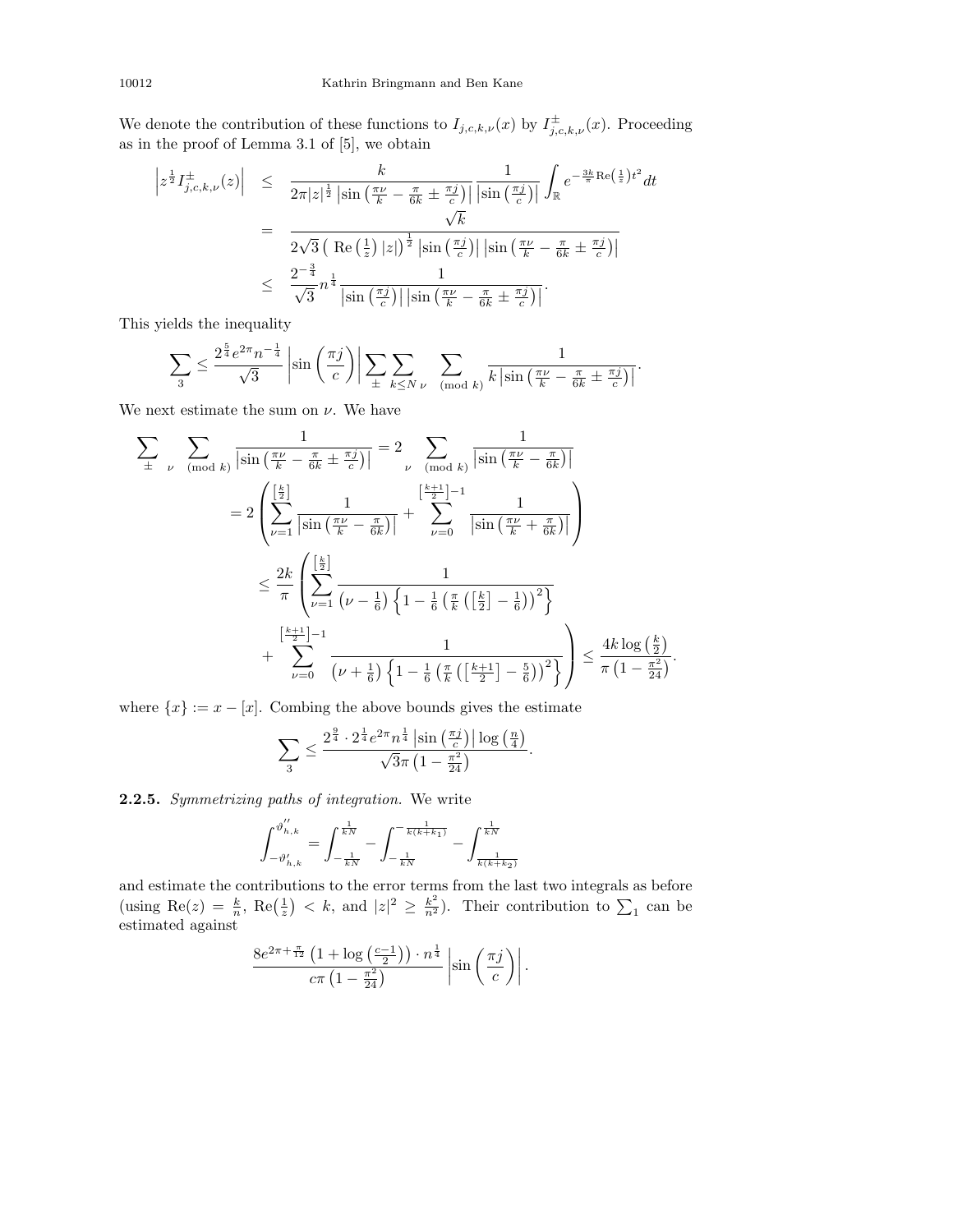We next consider the error that is introduced by symmetrizing  $\Sigma_2$ , which can be estimated against

$$
8e^{2\pi} \left| \sin \left( \frac{\pi j}{c} \right) \right| \sum_{\substack{r,k \\ \delta_{j,c,k,r} > 0}} k^{-\frac{1}{2}} e^{2\pi \delta_{j,c,k,r}}
$$

.

Recall that  $\delta_{j,c,k,r} > 0$  implies that  $s \in \{0,3\}$ . For  $s = 0$ , the sum on r equals

$$
e^{-\frac{\pi l}{c} + \frac{3\pi l^2}{c^2} + \frac{\pi}{12}} \sum_{r \le r_0 - 1} e^{-\frac{2\pi l r}{c}} = \frac{e^{-\frac{\pi l}{c} + \frac{3\pi l^2}{c^2} + \frac{\pi}{12}} \left(e^{-\frac{2\pi l}{c} r_0} - 1\right)}{e^{-\frac{2\pi l}{c}} - 1} \le \frac{e^{2\pi \delta_0}}{1 - e^{-\frac{2\pi}{c}}}.
$$

The case  $s = 3$  is treated similarly and yields the same error term. Thus the error introduced by symmetrizing  $\sum_2$  can be estimated against

$$
16e^{2\pi} \left| \sin \left( \frac{\pi j}{c} \right) \right| n^{\frac{1}{4}} \frac{e^{2\pi \delta_0}}{1 - e^{-\frac{2\pi}{c}}}.
$$

2.2.6. Error introduced by integrating along the smaller arc. To finish the evaluation of  $\Sigma_1$  and  $\Sigma_2$  we have to consider integrals of the form

$$
I_{k,r} := \int_{-\frac{1}{kN}}^{\frac{1}{kN}} z^{-\frac{1}{2}} \cdot e^{\frac{2\pi}{k} \left( z\left(n - \frac{1}{24}\right) + \frac{r}{z}\right)} d\Phi.
$$

Substituting  $z = \frac{k}{n} - ik\Phi$  gives

$$
I_{k,r} = \frac{1}{ki} \int_{\frac{k}{n} - \frac{i}{N}}^{\frac{k}{n} + \frac{i}{N}} z^{-\frac{1}{2}} \cdot e^{\frac{2\pi}{k} \left( z \left( n - \frac{1}{24} \right) + \frac{r}{z} \right)} dz.
$$

We denote the circle through  $\frac{k}{n} \pm \frac{i}{N}$  and tangent to the imaginary axis at 0 by  $\Gamma$ . Writing  $z = x + iy$ ,  $\Gamma$  is given by  $x^2 + y^2 = \alpha x$ , with  $\alpha := \frac{k}{n} + \frac{n}{N^2 k}$ . We change the path of integration into the larger arc by Cauchy's Theorem and then estimate the contribution to the error term from the integral along the smaller arc by using the fact that on the smaller arc we have  $2 > \alpha > \frac{1}{k}$ ,  $\text{Re}(z) \leq \frac{k}{n}$ , and  $\text{Re}(\frac{1}{z}) < k$ . Denoting by  $A$  the smaller arc on the circle, we can estimate the contribution against

$$
\frac{2}{k}e^{2\pi + 2\pi r} \int_{\mathcal{A}} |z|^{-\frac{1}{2}} dz \le \frac{1}{k}e^{2\pi + 2\pi r} \alpha^{-\frac{1}{4}} \left| \frac{4}{3} \left( \frac{k}{n} \right)^{\frac{3}{4}} + i \int_{0}^{\frac{k}{n}} x^{-\frac{3}{4}} \frac{\alpha - 2x}{2\sqrt{\alpha - x}} dx \right|.
$$

It is not hard to see that the function  $f(x) := \frac{\alpha - 2x}{2\sqrt{\alpha - x}}$  on  $[0, \alpha]$  obtains its maximum at  $x = 0$ . Thus we have a contribution of at most

$$
\frac{2}{k}e^{2\pi + 2\pi r} \alpha^{-\frac{1}{4}} \left( \frac{4}{3} \left( \frac{k}{n} \right)^{\frac{3}{4}} + 2\alpha^{\frac{1}{2}} \left( \frac{k}{n} \right)^{\frac{1}{4}} \right) \le \left( \frac{4}{3} + 2^{\frac{5}{4}} \right) \frac{2}{k} e^{2\pi + 2\pi r} N^{-\frac{1}{2}}.
$$

This yields, using (2.7), that the contribution coming from  $\sum_1$  can be bounded by

$$
\frac{4\left(\frac{4}{3}+2^{\frac{5}{4}}\right)\left|\sin\left(\frac{\pi j}{c}\right)\right|\left(1+\log\left(\frac{c-1}{2}\right)\right)e^{2\pi+\frac{\pi}{12}}n^{\frac{1}{4}}}{\pi c\left(1-\frac{\pi^2}{24}\right)}.
$$

Similarly the contribution coming from  $\sum_2$  can be estimated against

$$
8\left|\sin\left(\frac{\pi j}{c}\right)\right| \left(\frac{4}{3} + 2^{\frac{5}{4}}\right) \frac{e^{2\pi \delta_0 + 2\pi}}{1 - e^{-\frac{2\pi}{c}}}.
$$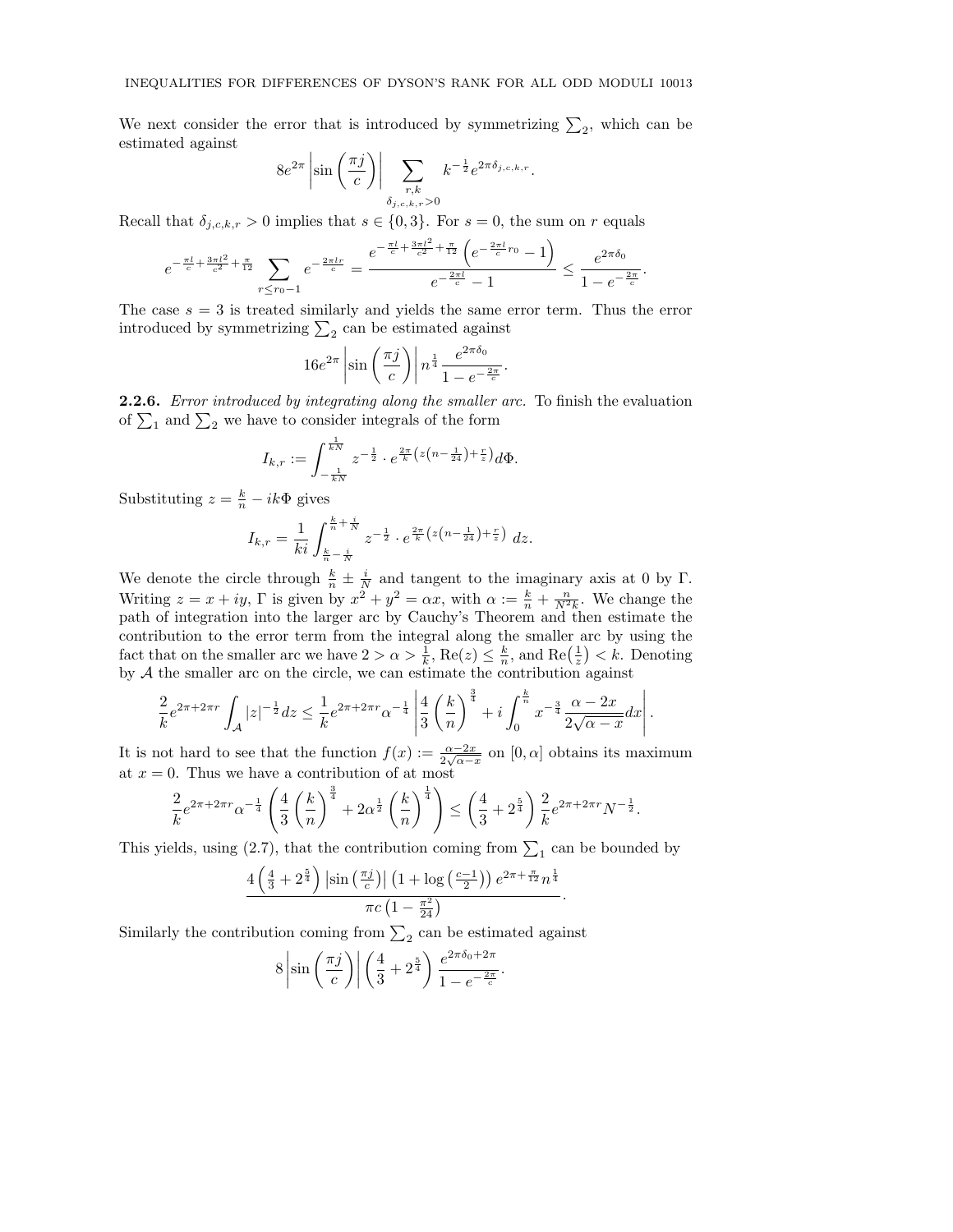Having bounded all of the relevant terms, we conclude Theorem 1.2.

## Appendix

Following the argument given in the proof of Theorem 1.2 to bound the error terms, one can obtain effective bounds for  $c = 5$ ,  $c = 7$ , and  $c = 9$  beyond which the main term of the asymptotic formula dominates the other terms. Noting that the sign of the main term is determined by  $n$  modulo  $c$  easily gives Theorem 1.1 for sufficiently large n. Since the upper bounds for integers that might not satisfy the inequalities in Theorem 1.1 are relatively small, we obtain the explicit set of exceptions to Theorem 1.1 after a quick computer check (calculations were done here with MAGMA and MAPLE). For  $0 \le a < b \le \frac{c-1}{2}$  and d (mod c) fixed, Tables 1, 2, and 3 contain the set of  $n \equiv d \pmod{c}$  which do not satisfy the inequality given in Theorem 1.1 for  $c = 5, c = 7,$  and  $c = 9$ , respectively. For brevity we omit the choices of  $(a, b, d)$  for which there are no exceptions.

TABLE 1. Exceptions to the inequality for  $c = 5$ .

| (a, b, d) | Exceptions $n$          |
|-----------|-------------------------|
| (0, 2, 0) | $\{5, 10, 20, 30, 50\}$ |
| (0, 1, 2) | $\{7, 27\}$             |
| (1, 2, 2) | $\{7, 27\}$             |
| (0,1,3)   | $\{8\}$                 |
| (0, 2, 3) | $\{3, 13\}$             |

TABLE 2. Exceptions to the inequality for  $c = 7$ .

| (a, b, d) | Exceptions $n$                                 |
|-----------|------------------------------------------------|
| (0, 1, 0) | $\{14, 42, 56, 70, 84, 126\}$                  |
| (0, 2, 0) | $\{14, 42\}$                                   |
| (0, 3, 0) | ${14, 42}$                                     |
| (1, 2, 0) | $\{7, 21, 28, 35, 49, 63, 77, 91, 133\}$       |
| (1,3,0)   | $\{7, 21, 28, 35, 49, 63, 77, 91, 133\}$       |
| (0, 2, 2) | $\{2, 9, 23, 30, 51\}$                         |
| (2,3,2)   | ${2, 9, 23, 30, 51}$                           |
| (0, 1, 3) | $\{10, 24, 52\}$                               |
| (0, 3, 3) | $\{10, 24, 52\}$                               |
| (1, 2, 3) | $\{10, 24, 52\}$                               |
| (2,3,3)   | $\{10, 24, 52\}$                               |
| (0, 2, 4) | $\{11, 18, 39, 53\}$                           |
| (1, 2, 4) | $\{11, 18, 39, 53\}$                           |
| (2,3,4)   | $\{11, 18, 39, 53\}$                           |
| (0, 1, 6) | $\{13, 27, 41, 48, 55, 76, 83, 97, 111, 125\}$ |
| (0, 2, 6) | ${13}$                                         |
| (0, 3, 6) | $\{6, 20, 34\}$                                |
| (1, 2, 6) | $\{6, 20, 34\}$                                |
| (1,3,6)   | ${13}$                                         |
|           |                                                |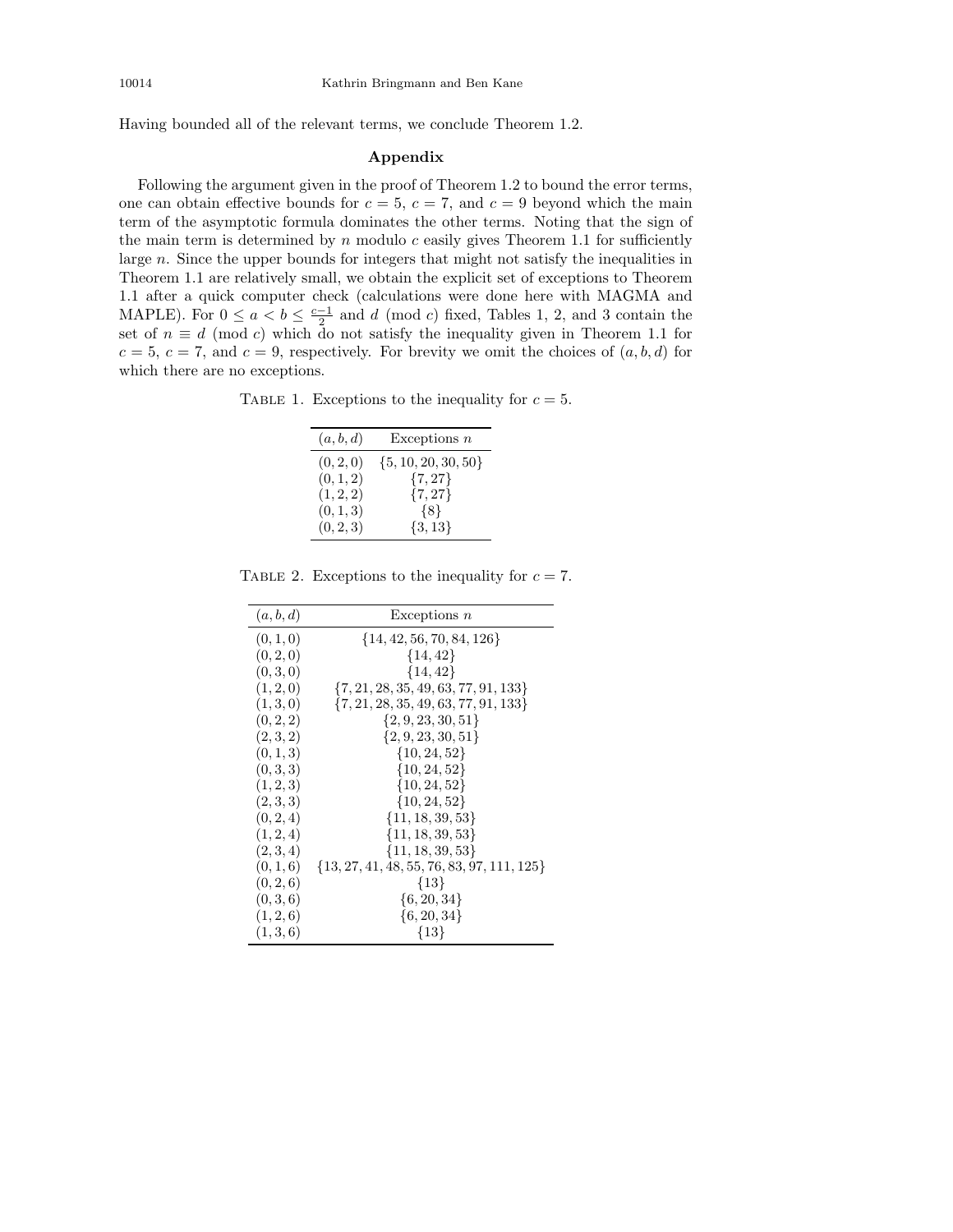| $(a, b, d \pmod{3})$ | Exceptions $n$                                 |
|----------------------|------------------------------------------------|
| (0, 1, 0)            | $\{3, 9, 12, 15, 21, 27, 33, 39, 45, 57, 75\}$ |
| (0, 2, 0)            | $\{3, 6, 12, 15, 18, 24\}$                     |
| (0, 3, 0)            | ${6}$                                          |
| (0, 4, 0)            | ${6}$                                          |
| (1, 2, 0)            | $\{3, 12, 15, 21, 39\}$                        |
| (1,3,0)              | $\{3\}$                                        |
| (1, 4, 0)            | $\{3\}$                                        |
| (2,3,0)              | $\{6, 9\}$                                     |
| (2,4,0)              | $\{6, 9\}$                                     |
| (0, 1, 1)            | $\{4\}$                                        |
| (0,3,1)              | $\{4, 16\}$                                    |
| (1, 2, 1)            | $\{1, 7, 13, 19, 25\}$                         |
| (1,3,1)              | $\{1, 4, 10\}$                                 |
| (1, 4, 1)            | $\{1, 7\}$                                     |
| (2,3,1)              | $\{1,7\}$                                      |
| (2,4,1)              | $\{1,4,10\}$                                   |
| (3,4,1)              | $\{1\}$                                        |
| (0, 1, 2)            | ${5}$                                          |
| (0, 2, 2)            | $\{2, 5, 14\}$                                 |
| (0, 3, 2)            | $\{2, 8\}$                                     |
| (1, 2, 2)            | $\{5, 8, 11, 17, 23, 35\}$                     |
| (1, 4, 2)            | ${5}$                                          |
| (2,3,2)              | $\{2\}$                                        |
| (2,4,2)              | $\{2, 5, 14\}$                                 |
| (3, 4, 2)            | $\{2, 8\}$                                     |

TABLE 3. Exceptions to the inequality for  $c = 9$ .

### Acknowledgements

The authors thank J. Lovejoy and K. Mahlburg for fruitful conversations.

 $\overline{\phantom{a}}$ 

#### References

- [1] G. Andrews, On the theorems of Watson and Dragonette for Ramanujan's mock theta functions, Amer. J. Math. 88 (1966), 454–490.
- [2] G. Andrews and F. Garvan, Ramanujan's "lost" notebook. VI. The mock theta conjectures, Adv. in Math. 73 (1989), 242–255.
- [3] G. Andrews and R. Lewis, The ranks and cranks of partitions moduli 2, 3, and 4, J. Number Theory 85 (2000), 74–84.
- [4] A. Atkin and H. Swinnerton-Dyer, Some properties of partitions, Proc. London Math. Soc. 4 (1954), 84–106.
- [5] K. Bringmann, Asymptotics for rank partition functions, Trans. Amer. Math. Soc., accepted for publication.
- [6] K. Bringmann and K. Ono, The  $f(q)$  mock theta function conjecture and partition ranks, Inv. Math. 165 (2006), 243-266.
- [7] K. Bringmann and K. Ono, Dyson's ranks and Maass forms, to appear in Ann. of Math.
- [8] K. Bringmann and K. Ono, Coefficients of harmonic weak Maass forms, preprint.
- [9] K. Bringmann, K. Ono, and R. Rhoades, Eulerian series as modular forms, J. Amer. Math. Soc. 21 (2008), 1085-1104.
- [10] L. Dragonette, Some asymptotic formulae for the mock theta series of Ramanujan, Trans. Amer. Math. Soc. 72 (1952), 474-500.